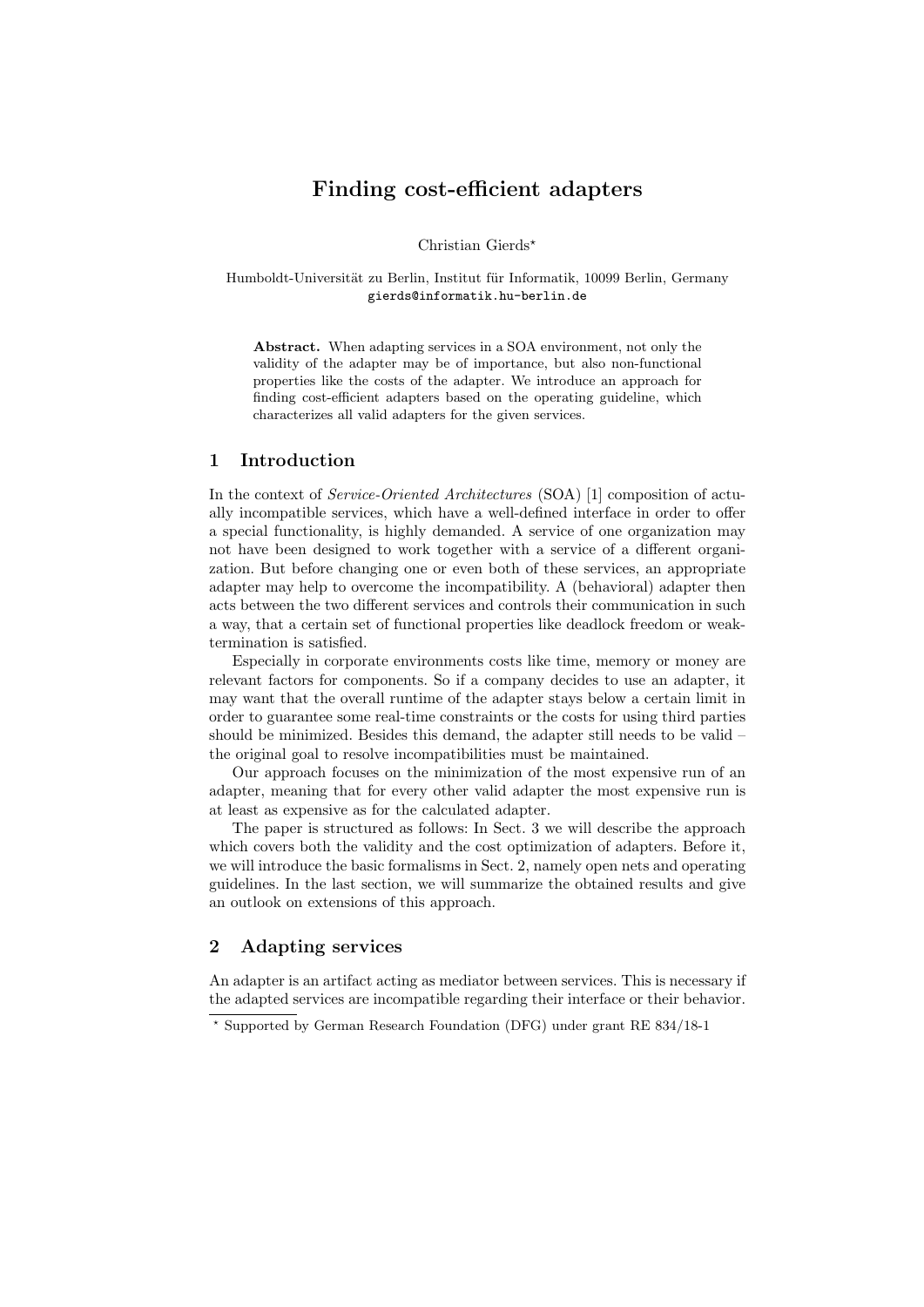<span id="page-1-2"></span>

<span id="page-1-3"></span><span id="page-1-1"></span><span id="page-1-0"></span>Fig. 1. Example

The adapter then should overcome these incompatibilities and guarantee a well behaved interaction of the services.

There are different approaches for adapters like [2–6] and recently also [7], to which we will refer. They mainly differ in the way, how elementary actions of an adapter are described and derived, and how the actual adapter is calculated.

In [7] a two-step approach is presented. First, for two given services  $P$  and  $R$ a rewriter part  $E$  (part of the final adapter) connects to the interfaces of  $P$  and R, provides transitions to manipulate messages based on a set of simple rules, and creates an interface for triggering these transitions. In the second step, a controller part C for the composition of  $P \oplus E \oplus R$  is calculated such that certain properties like deadlock freedom etc. are ensured (see [8]). The suggested cost optimization in this paper is executed on C.

Open nets The used adapter approach is based on open nets, an extension of Petri nets, where distinguished places act as interface.

**Definition 1.** The tuple  $(P, I, O, T, F, m_0, \Omega)$  is called an open net iff

- $-(P, T, F, m_0)$  is a Petri net with a set of places P, a set of transitions T, a flow relation  $F \subseteq P \times T \cup T \times P$  and an initial marking  $m_0 : P \to \mathbb{N}$ ,
- I and O are disjoint sets of input  $I \subseteq P$  and output  $O \subseteq P$  places,  $I ∩ O = ∅$ , and
- $\Omega$  is a set of final markings.

Two open nets can be composed (⊕) by merging equally named input and output places. The firing rule is equivalent to the one of regular Petri nets. A marking is not called a deadlock if it is included in the set of final markings.

The nets depicted in Fig. [1](#page-1-0) are open nets. The places on the dashed border form the interface, all places belonging to the initial marking contain a black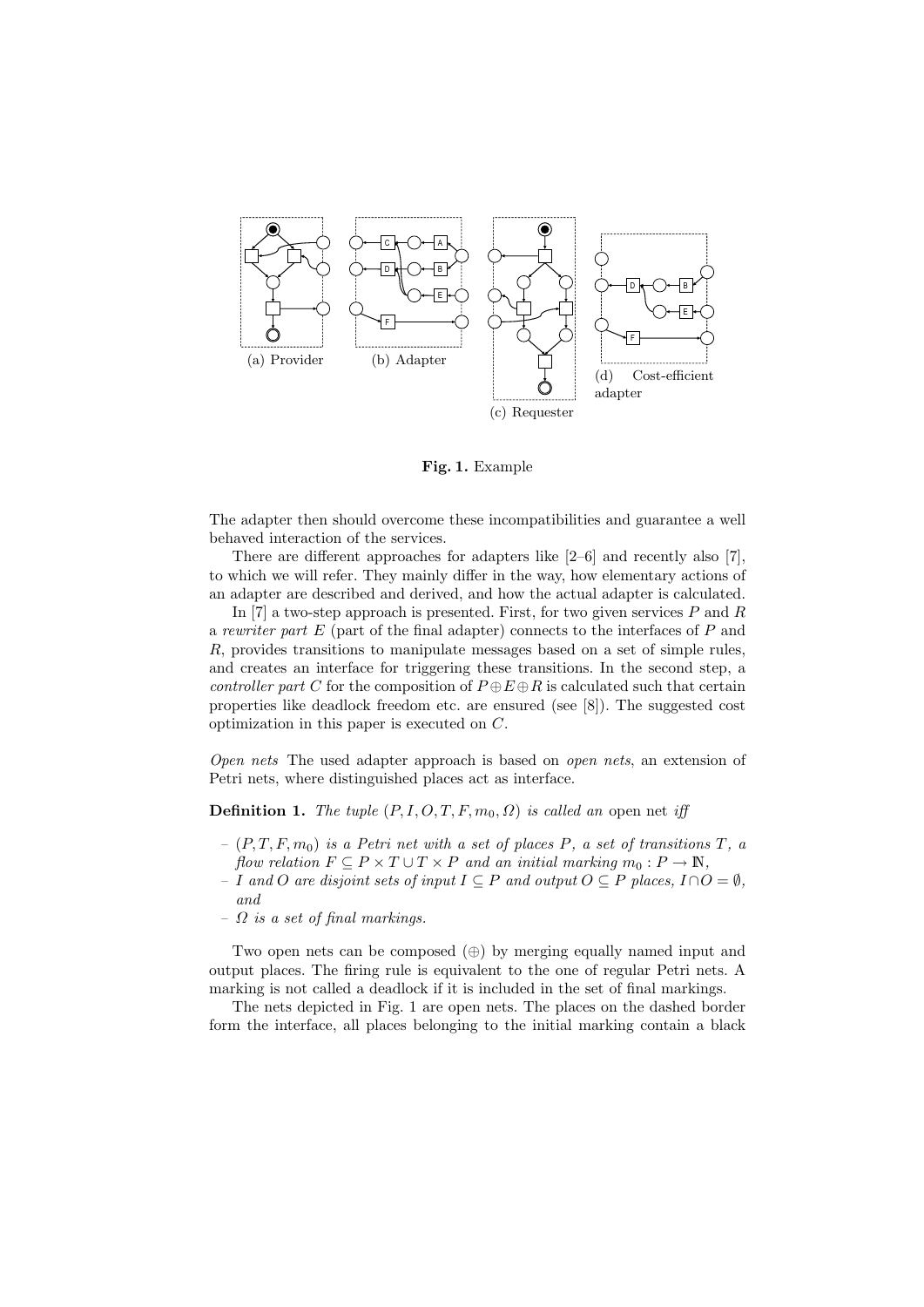

<span id="page-2-1"></span>Fig. 2. Operating Guideline for Adapter in Fig. [1\(b\)](#page-1-1)

token and places belonging to a final marking are shown with a two line border. If the nets in Fig. [1](#page-1-0) are composed as implied by the figures' alignment, the composition will be deadlock free.

Adapters The open nets P and R represented in Figs. [1\(a\)](#page-1-2) and [1\(c\)](#page-1-3) are not compatible, since the number of exchanged messages does not fit. Based on certain message transformation rules provided with the two services an adapter like Fig. [1\(b\)](#page-1-1) might be build based on the considerations in [7].

In our example let A-F be such rules that transform messages. Instead of executing these rules arbitrarily, we provide an interface such that these rules can be triggered by an controller. This controller will ensure certain properties like deadlock freedom, if wanted (see [11]). In the following, message exchange will be called an event.

Figure [2](#page-2-1) shows such a controller. The graph, called Operating Guideline, is a labeled transition system, where each edge label represents an event, namely the sending or receiving of a message. Furthermore each node n has an annotation  $\Phi$ over the labels of the edges leaving n. A  $\Phi$  satisfying assignment  $\beta$  corresponds to a valid combination of edges, that have to be included in an controller, such that the controller is valid. In this paper we assume the operating guideline to be acyclic.

The controller part  $C$  can be transformed to an open net using the approach in [12], such that C and E can be composed to form a valid adapter  $E \oplus C$ .

## <span id="page-2-0"></span>3 Cost optimization

Looking at the possible adapters for  $P$  and  $R$ , besides some control structures we can mainly distinguish each single adapter by the transformation rules it can execute. It is legitimate to assume, that these transformation rules generate the costs in a corporate environment. In the simplest case, time is consumed to apply such a rule. In a more distributed scenario, such a transformation might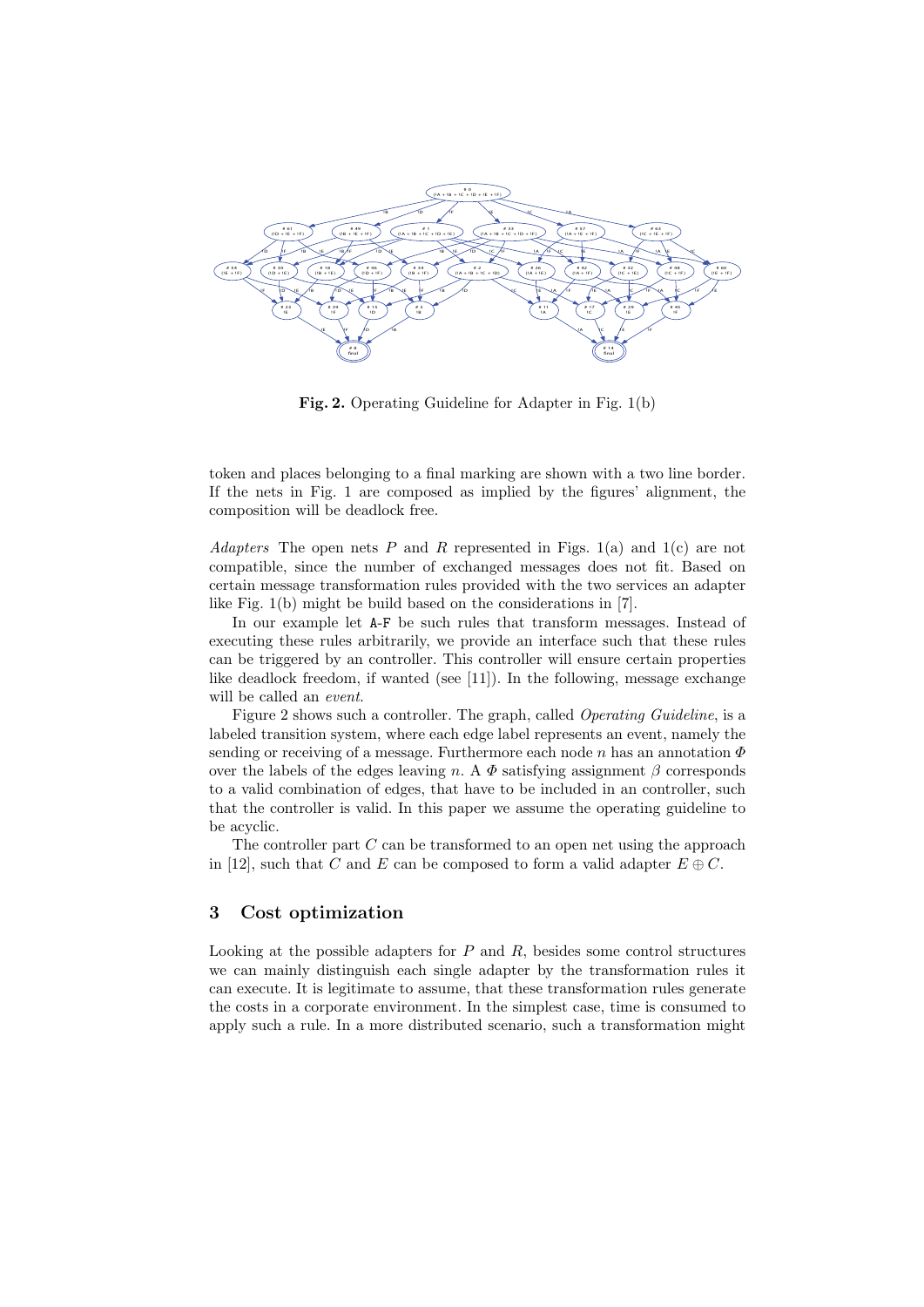be done by an external service provider, which will result in a fee which must be paid.

Just eliminating expensive transitions in the adapter is not an solution for finding cost-efficient adapters. When changing the adapter, we have to ensure that the correctness criterion like deadlock free communication is maintained. Therefore approaches like [9, 10] are not usable in this scenario, since we do not want to just calculate the cost for a service, but based on cost estimation build a service, in this case an adapter.

The operating guideline calculated during the adapter synthesis contains all information about legal adapters. Therefore an cost optimization should be done on this structure. There are two points we have to take care of, namely  $i$ ) the most expensive run of the adapter shall be minimized and  $ii)$  the resulting structure must still be a valid adapter (thus,  $P \oplus A \oplus R$  still must be deadlock free).

If we look at any given adapter  $A$ , it is still possible that  $A$  has different execution traces, i.e. sequence of events, depending on internal decisions in the services  $P$  and  $R$ .

The costs for one run of the adapter, a trace of events, is simply the sum of each applied message transformation. Thereby the cost function is a mapping of every transformation rule  $r \in R$  to a natural number:  $c : R \mapsto \mathbb{N}$ .

**Definition 2.** The costs of a trace t is the sum of its contained events:  $c(t)$  =  $\sum_{i=1}^{k}$  $\sum_{i=1} c(r_i)$  for  $t = (r_1, ..., r_k)$ .

We will focus on the question, which is the worst case, meaning, which are the highest costs we have to anticipate regarding the possible traces of A.

<span id="page-3-0"></span>**Definition 3.** The costs of an adapter  $A$  is the maximum costs over all traces of A:  $c(A) = \max_{t \in traces(A)} \sum_{i=1}^{k}$  $i=1$  $c(t).$ 

Based on Def. [3](#page-3-0) our optimization goal is to find an adapter, whose costs are at most as expensive as for any other valid adapter.

**Definition 4.** An adapter A is cost-efficient if for any other adapter  $A'$  yields  $c(A) \leq c(A')$ .

The controller introduced in the previous section contains all information necessary for finding cost-efficient adapters. The annotations provide details about which other controllers are valid, and since every application of an transformation rule is communicated, it also contains all execution traces as a branching structure.

In order to find an cost-efficient adapter we will annotated each edge with a set of traces as follows. Given these edge annotations, we will compute an assignment for each node's annotation.

The costs incurred by using an edge is the maximum (the worst case) costs of the traces that are possible via this edge.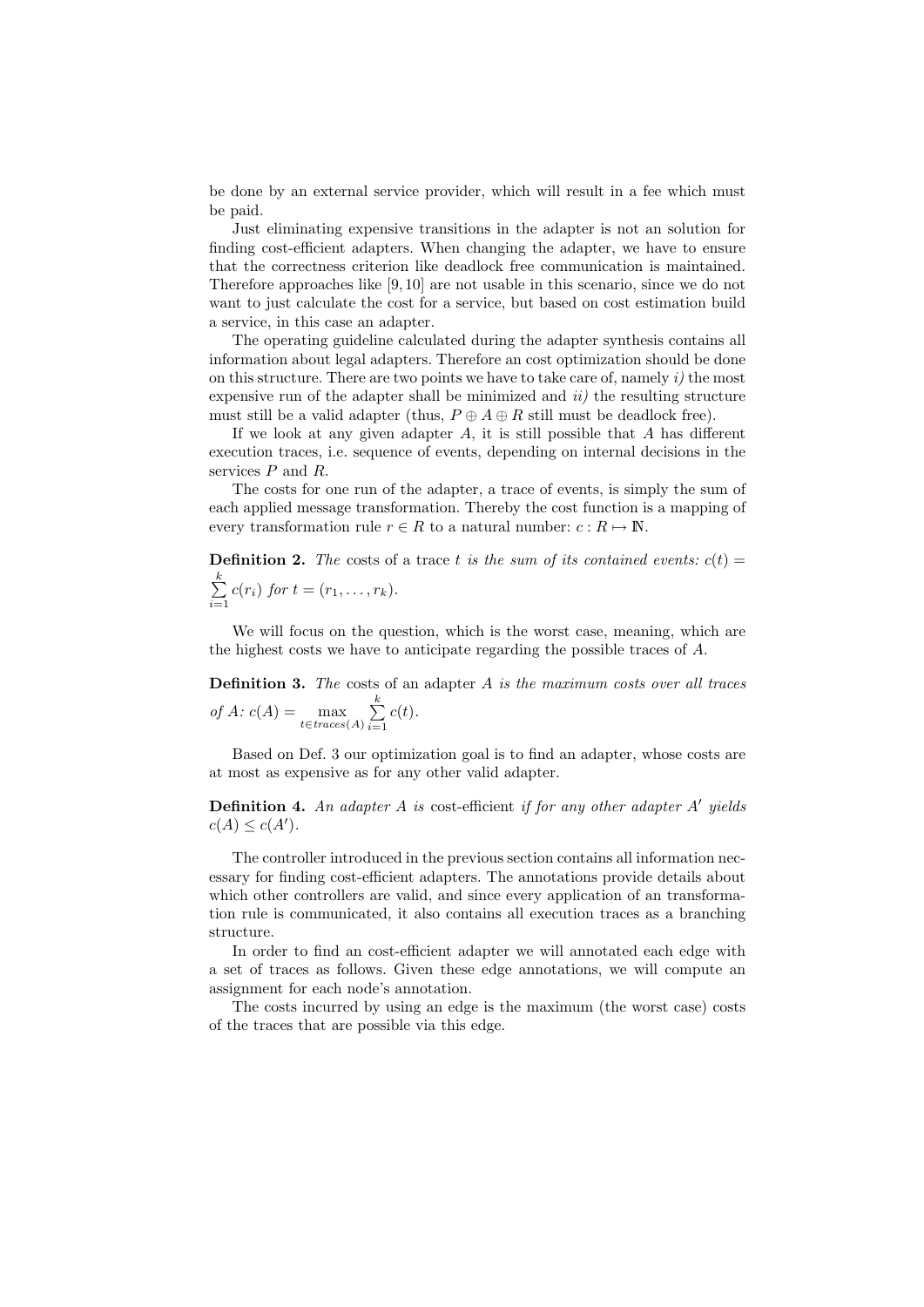Definition 5. The costs of an edge e is the maximum cost of its assigned traces:  $c(e) = \max_{t \in traces(e)} c(t).$ 

Given a satisfying assignment  $\beta$  for the annotation of a node n,  $\beta$  states which edges leaving  $n$  have to be included in a controller in order to be valid. The node's costs regarding  $\beta$  then is the maximum over the edges' costs (again, the worst case).

**Definition 6.** The costs for a node n and an assignment  $\beta_n$  is the maximum cost of the edges e leaving n, which corresponding literal is set to true in  $\beta_n$ .  $c_{\beta_n}(n) = \max_{\beta_n(e) = true} c(e).$ 

Since every satisfying assignment yields in a valid adapter, we choose an assignment, which results in the minimal costs for a node.

<span id="page-4-0"></span>**Definition 7.** The costs for a node  $n$  is the minimum costs over all assignments  $\beta_n$  satisfying n's annotation  $\Phi: c(n) = \min_{\Phi(\beta_n)=true} c_{\beta_n}(n)$ .

The assignment  $\beta_n$ , which minimizes  $c(n)$  is called the minimal  $\beta_n$ .

Given the previous definitions the following algorithm will calculate a costefficient adapter.

Algorithm Let  $P$  and  $R$  be two open nets,  $E$  a partial adapter, and  $C$  the operating guideline for  $P \oplus E \oplus R$ . Then an *cost-efficient adapter* can be found as follows:

Initially all edges have no traces assigned, and all nodes have infinite costs, except for the leaf nodes (without successor), which have costs 0 (resulting from Def. [7\)](#page-4-0). Then, as long as there are nodes with infinite costs, pick such a node *n*, so that each successor  $n'$  of *n* has finite costs  $c(n') < \infty$ . Assign for each edge  $e = (n, n')$  the set of traces according to the minimal  $\beta_{n'}$  of  $n'$ :  $traces(e) = \{label(e) + t' | t' \in traces(e'), \beta_{n'}(e') = true\}$  (meaning: each new trace starts with  $label(e)$  followed by the events in the traces of  $e'$ ). Afterwards the costs  $c(n)$  can be calculated.

The costs for resulting adapter  $A = E \oplus C$  are the costs of C's root node.

Since we assume the operating guideline to be finite and acyclic, it can be easily seen, that the suggested algorithm will terminate, and all nodes will have finite costs. Furthermore we gain a valid controller (implied by the found minimal assignments), which minimizes the costs.

**Theorem 1.** The provided algorithm finishes with a controller C such that  $A =$  $E \oplus C$  is a cost-efficient adapter for P and R.

Proof. (Sketch.) This result yields mainly due to Def. [7.](#page-4-0) The adapter A is valid, since for each node n of the controller, the minimal  $\beta_n$  satisfies n's annotation (see [8] for details). Assume  $A'$  is another valid adapter with less costs  $c(A')$  <  $c(A)$ . Since both A and A' are derived from C there exists a node n included in both adapters, but differing in the minimal  $\beta_n$ , meaning  $c_{A'}(n) < c_A(n)$ , which contradicts Def. [7.](#page-4-0) Therefore the found adapter is valid and cost-efficient.